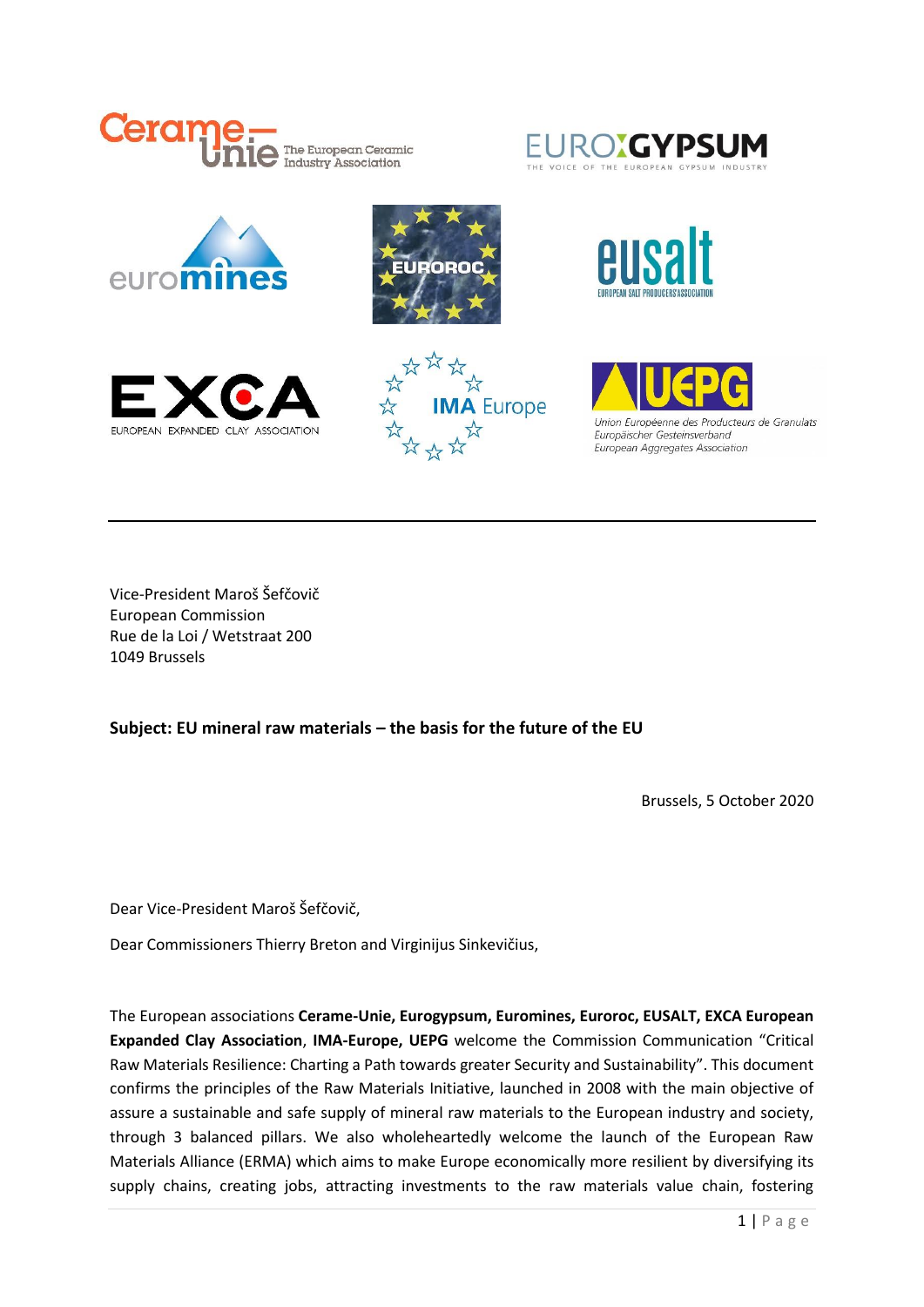innovation, training young talents and contributing to the best enabling framework for raw materials and the Circular Economy worldwide.

We must realize that the global population is expected to reach 9 billion by 2030, including 3 billion new middle-class consumers. All of these have the right to secure their livelihoods and, if possible, increase their standards of living, as always in human civilization. This will increase demand for products and their related raw materials. In order to meet this challenge and to accomplish it with sustainably sourced raw materials, a shift towards more resource efficient production, increased recovery and reprocessing along the value chains and the end of life of products will be also important. Mineral raw materials will be decisive for a transition to a Low-Carbon society.

### Increased need of all raw materials

A new report from the World Bank reveals significant forecasts for the European mineral raw materials industry. The report clearly demonstrates considerable increases in the production of minerals needed for clean energy technologies. Anticipated growth for minerals such as graphite, lithium and cobalt are as high as 500% by 2050. It also explains the absolute need for a wide range of minerals and metals for implementing renewable energy strategies and their related infrastructure, providing also an enlightened explanation about why recycling and reuse will not sufficiently meet demand, even when their rates are dramatically enlarged. The report reveals that some minerals, like copper and molybdenum, will be used in a range of technologies, whereas others, such as graphite and lithium, may be needed for just one technology: battery storage. This means that any changes in clean energy technology deployments could have significant consequences on the demand scenario for certain minerals.

Furthermore, the COVID-19 health crisis has underlined the crucial role of the chemical and pharma sectors which rely heavily on raw materials.

It is also worth mentioning that the economic importance of the raw materials sector goes far beyond the sector's own economic activities. Whilst engaging about 350.000 jobs within the EU, there are more than 24.6 million jobs in downstream manufacturing industries depend on the secure supply of raw materials. Raw materials depending industries in the EU provided 206 billion EUR of added value.<sup>1</sup>

#### **Circular Economy as one of the top priorities**

The European mineral raw materials industry has made Circular Economy one of its top priorities, working to reduce and reuse waste, transforming waste into resources, improving both the efficiency of raw materials usage and the recyclability of products made from primary minerals and metals. Ecoefficient processes and products will also continue to be a fundamental driver for the sector, improving energy, water and material efficiency.

#### **Leading innovation**

European companies are global leaders in innovation and the suppliers of raw materials used for infrastructure development and a wide range of downstream industries. The sector is constantly developing stronger, more durable and more efficient materials/procedures/machineries for these

<sup>1</sup> Raw Materials Scoreboard, European Innovation Partnership on Raw Materials, European Union, 2018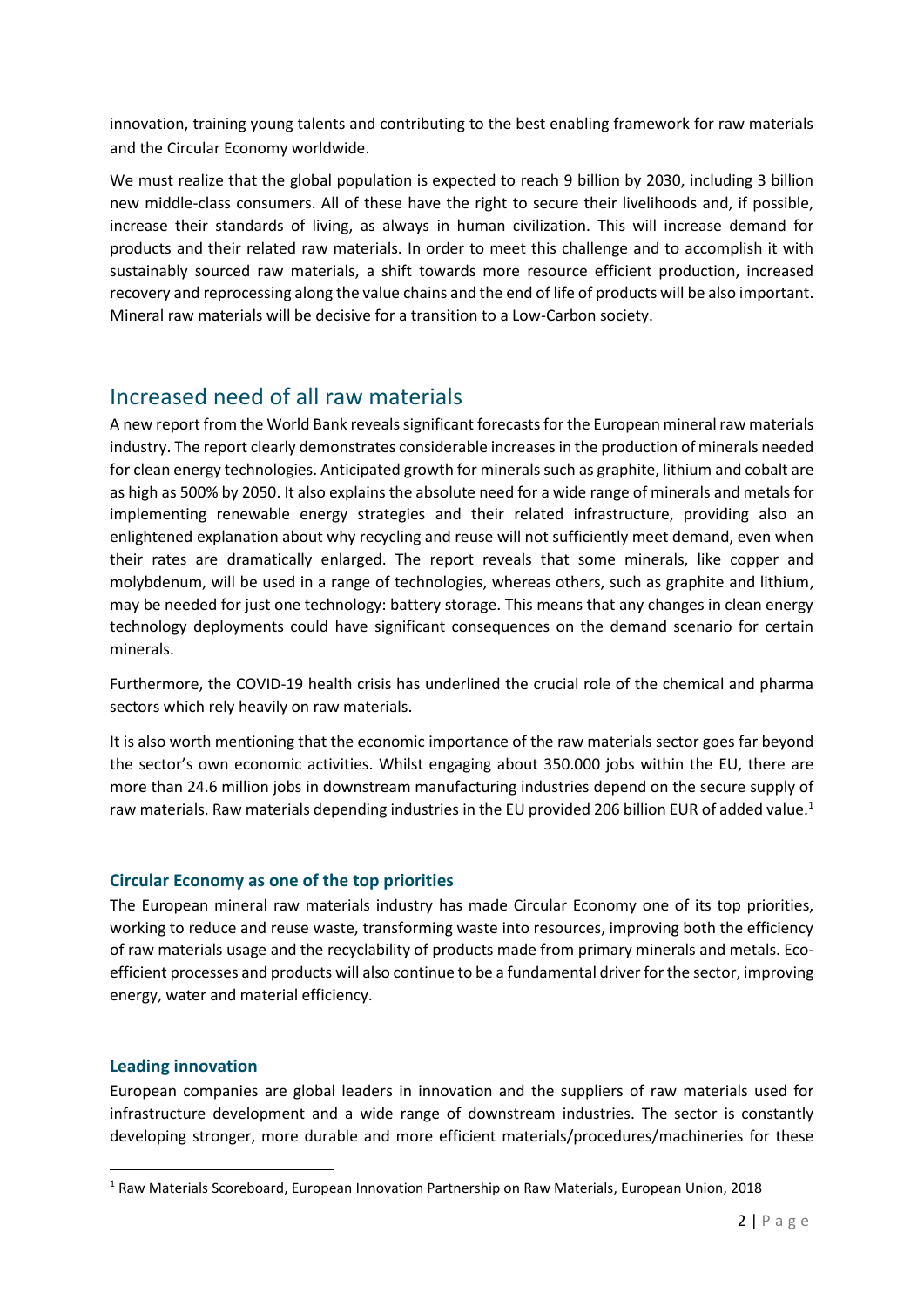purposes. European innovation and high-tech development also contribute to significant positive impacts both in the EU and globally.

### Understanding communities

It is impossible to relocate any mineral deposit. This fact determines the corporate citizenship profile of many mining and minerals companies everywhere in the world. From the very start of a project, companies in Europe work with local communities that will be directly affected by the endeavour and strive to work together with community members to develop strategies for long-term sustainability. The goal is always to foster suitable levels of trust and a fruitful working relationship that is mutually beneficial for both the people who live in the area and the company producing raw materials.

Social responsibility has been and is part of any sustainable operation program of all our member companies. Today, companies have an active role and heavily invest in improvements of the environment and the quality of life, preserving traditions as well as rendering assistance in cases of natural disasters. In some regions of the EU, they are the only source of employment and wealth. The professionals who manage these projects are the company's ambassadors in these local communities.

#### **Sustainable Communities**

The industry contributes to sustainable cities by supporting development of infrastructure, involving all stakeholders in land use planning, reclaiming affected land, for example into green spaces or heritage sites, and by producing innovative products such as concrete with higher  $CO<sub>2</sub>$  capture or more durable steel. As in the past, it is impossible today and, in the future, to have sustainable cities and wealthy communities without mineral raw materials.

# Highest environmental and social standards

The EU mineral raw materials industry is committed to continuously improving its performance, following the highest environmental and social standards. The European mineral raw materials industry sector is working to improve operations so that land is disrupted as little as possible.

Legally, before any mine or quarry is opened in the EU, the operator must have a plan for restoration of the land impacted by its operations. Many such plans include offsetting or even more-thancompensating any residual losses of biodiversity. Rehabilitation strategies are centred on transforming the area back to its original state or into completely new opportunities. The innovative uses of old mines and quarries across Europe occur in amazing variety and with a vast range of purposes. Many sites deliver multiple functions in their new designs, delivering on new business models for land circularity and multi-functionality (e.g. Eden Project in Cornwall, UK; artificial lakes with floating solar panels that generate green energy (multiple projects across EU)).

Primary production of mineral raw materials is a temporary use of land and only uses 0.5% of the EU land area. Yet the sectors' benefits are far reaching for society. Apart from legacies of history, every European country has stories of post-closure biodiversity regeneration that include eco-tourism, recreational facilities, and a variety of small business enterprises.

Safe and healthy working conditions are a top priority of the European raw material supply industries. Companies also frequently extend workforce health and wellbeing programmes to local communities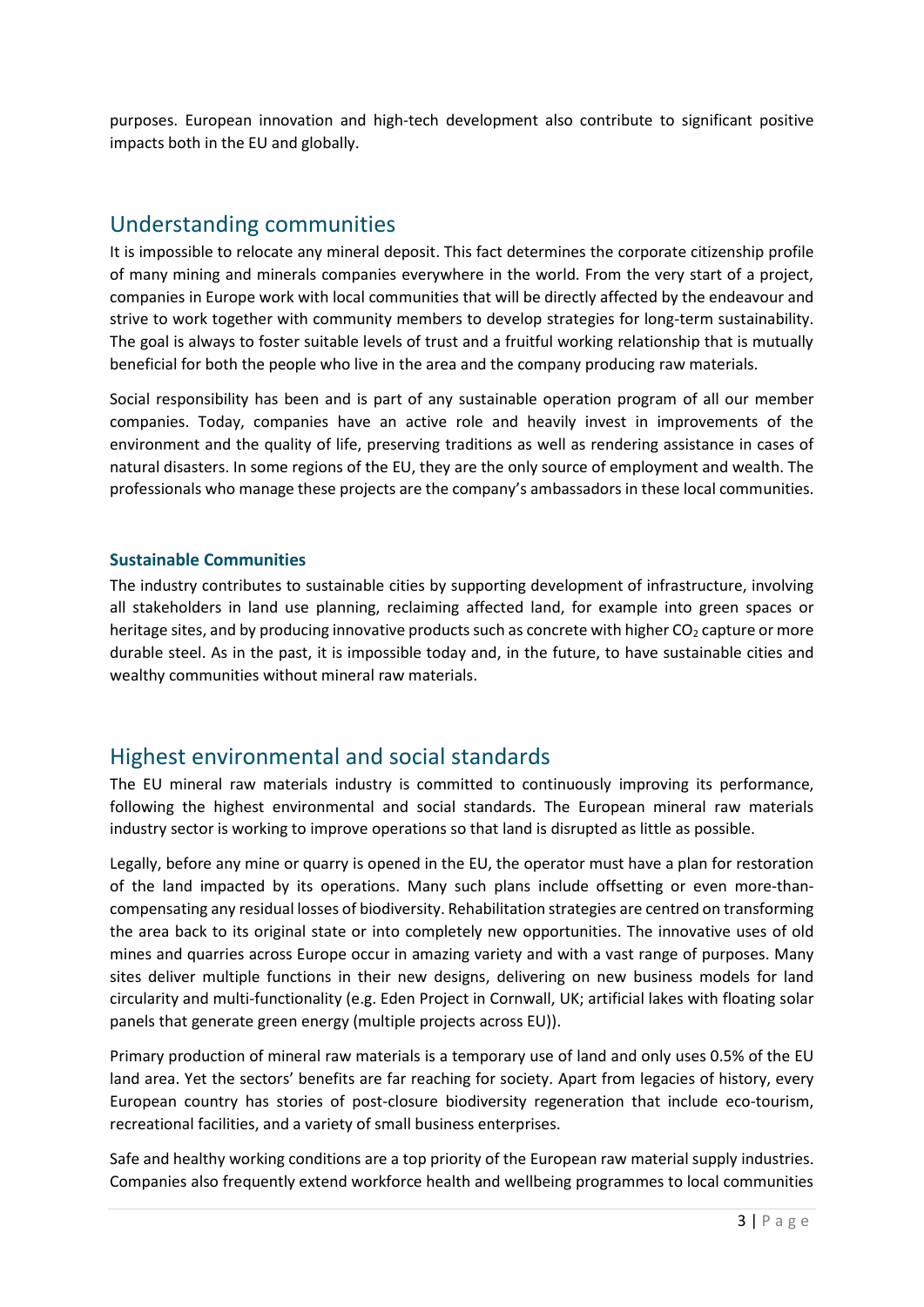and contractors, ensuring positive effects on people in the surrounding areas. Mineral raw materials have always contributed decisively to human evolution and wellbeing and will continue to do so in the future.

## The European mineral raw materials industry enabling SDGs

The European mineral raw materials industry contributes to sustainable development by integrating economic growth with environmental protection, social progress and effective governance. The European mineral raw materials industry supports the 17 goals laid out by the United Nations in its sustainable development agenda to end poverty, protect the planet and ensure prosperity for all, and is committed to their fulfilment.

The European mineral raw materials industry sector is among the most sophisticated of partners in addressing a range of sustainable development challenges. Mining companies are working to share their experiences more broadly and encourage further engagement in partnerships to achieve collaborative progress on the SDGs.

The European mineral raw materials industry contributes to **ECONOMIC** SUSTAINABILITY by:

- Staying financially strong and being an innovative and responsible sector contributing to prosperity.
- Maintaining high returns on equity.
- Having a healthy net debt/equity ratio.
- Consistently reporting results.
- Maintaining high ordinary dividends.

The European mineral raw materials industry contributes to **SOCIAL** SUSTAINABILITY by:

- Maintaining secure and attractive workplaces and exerting positive influences on our business partners and our immediate environment.
- Reducing accidents.
- Working to improve gender equality.
- Working to increase diversity.

The European mineral raw materials industry contributes to **ENVIRONMENTAL** SUSTAINABILITY by:

- Being resource-efficient and environmentally efficient.
- Reducing carbon emissions.
- Reducing energy intensity.
- Reducing discharges to water.
- Reducing emissions to air.

These are the reasons and real arguments that lead us to welcome the Commission's recent Communication and, as always, put ourselves at its disposal to support the development of the respective Action Plan within the scope of our competences.